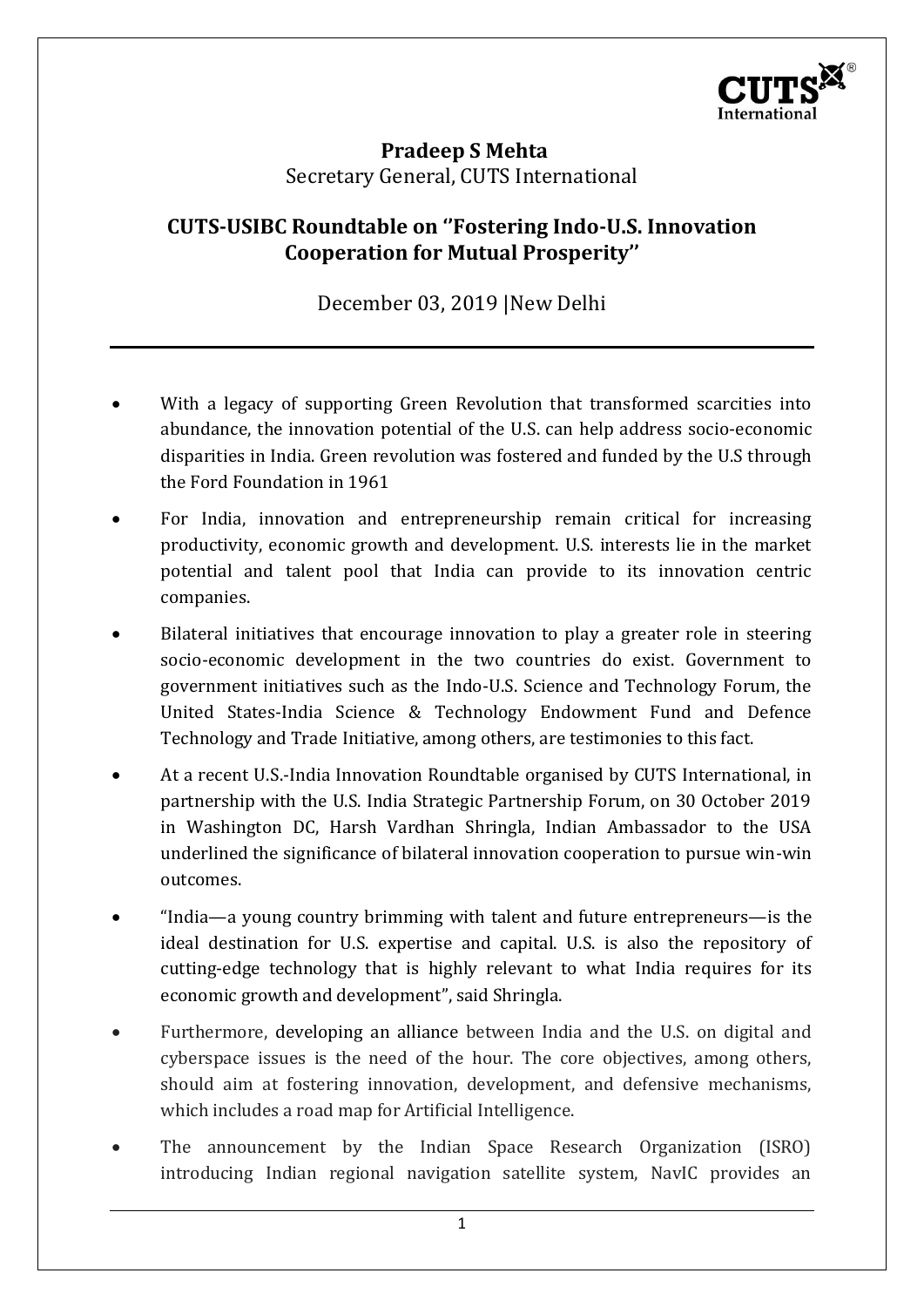opportunity to leapfrog in the technology sector. This original navigation system really has the potential for improvements in geolocation capabilities of mobile, automotive, internet of things and all of that requires 5G.

- In addition to retaining its position as the world's third largest startup hub and with growing number of tech startups, India is strategically poised to drive the next wave in technological advancement. Supporting the increasing number of tech startups, is cognisance of their role in providing direct and indirect jobs including attracting foreign investments is crucial.
- Recent policy interventions have ensured that progress is made in this direction. However, there is still work to be done in terms of sending a strong signal that investors are welcome, and to ensure that fiscal incentives are made more lucrative and in favour of startups while ensuring consistent supply of electricity and relatively skilled workforce.
- Also, for innovation based transformation, the foremost requirement is not to underplay the role of institutions and policy innovations. The role of government is in fact central in that sense. The need for such kind of innovation makes more sense in the context of the Defence Offset Policy, 2016 of India. Due to complexity of regulations, the foreign suppliers and vendors fail to meet their offset obligations. This actually affects the intent and spirit envisaged in the first place.
- To arrest such gaps, it is imperative for policymakers to keep creating space for multi-pronged, multi-sectoral and multi-stakeholder engagement. It will require the whole of government approach.
- In the energy sector, the U.S. can help address both conventional and nonconventional energy needs of India. The areas of convergences can be joint research and development in clean coal technologies, natural gas, nuclear energy and integrating renewable energy into the electricity grid.
- Since 2015, Government of India has embarked on a journey of installing 175 gigawatts of renewable energy capacity by 2022 in the country's energy mix. This is exceptionally challenging, given the current operational and regulatory challenges in the power sector.
- However, a study conducted under the U.S.-India bilateral program "Greening the Grid", revealed in 2017 that integrating 175 gigawatts (GW) of renewable energy into India's electricity grid by 2022 is both technically and economically viable, provided there are policy and regulatory decisions that support system flexibility and renewable energy investment.
- Last but not the least, issues involving intellectual property rights (IPRs) between the U.S. and India should be settled, without sacrificing our development interests. Some IPRs may be perceived as public good but others may not. It will